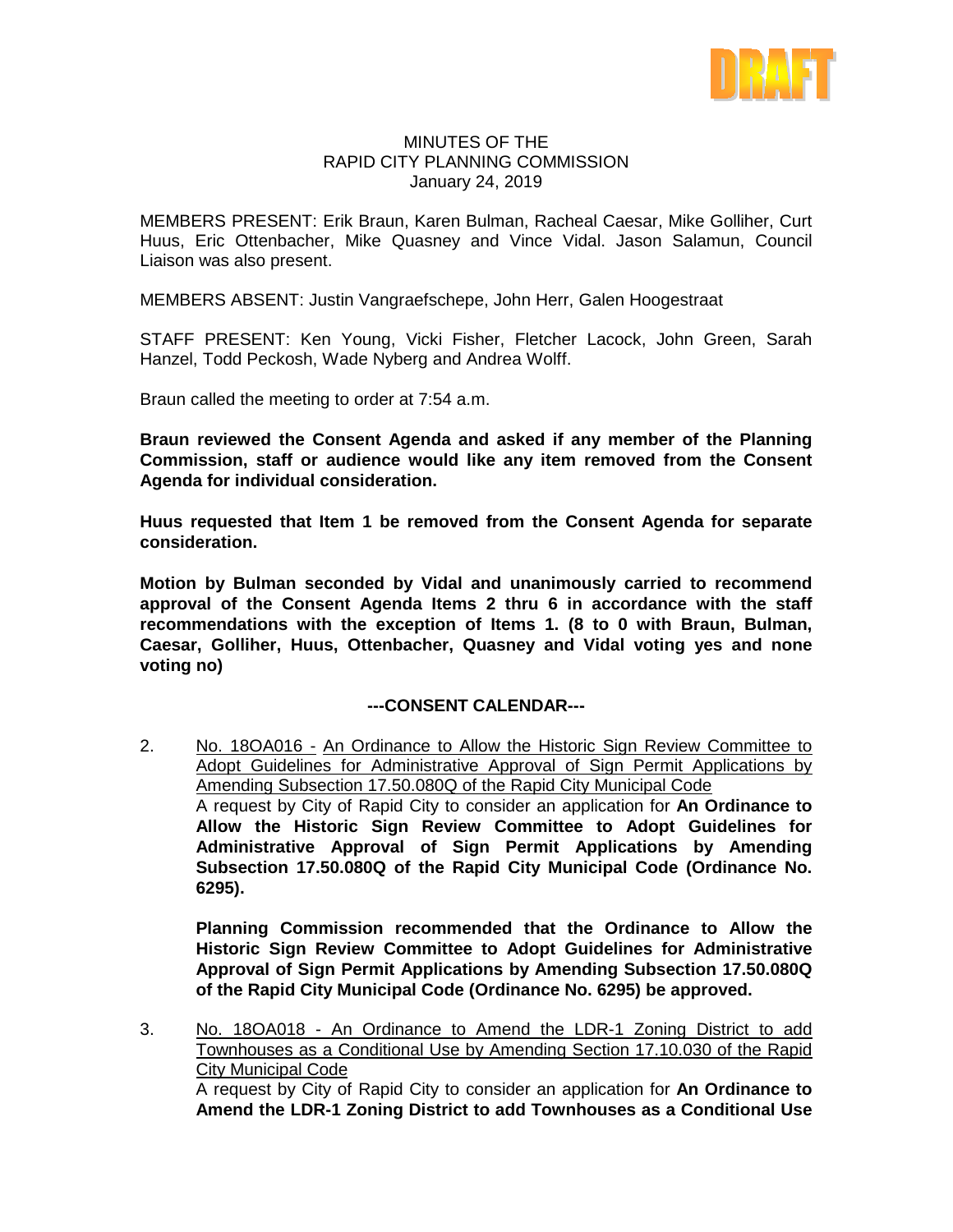

**by Amending Section 17.10.030 of the Rapid City Municipal Code (Ordinance No. 6297).**

**Planning Commission recommended that the Ordinance to Amend the LDR-1 Zoning District to add Townhouses as a Conditional Use by Amending Section 17.10.030 of the Rapid City Municipal Code (Ordinance No. 6297) be approved.**

4. No. 18OA019 - An Ordinance to Revise the Conditional Uses in the Medium Residential Zoning District by Amending Section 17.12.030 of the Rapid City Municipal Code

A request by City of Rapid City to consider an application for **An Ordinance to Revise the Conditional Uses in the Medium Residential Zoning District by Amending Section 17.12.030 of the Rapid City Municipal Code (Ordinance No. 6298).**

**Planning Commission recommended that the Ordinance to Revise the Conditional Uses in the Medium Residential Zoning District by Amending Section 17.12.030 of the Rapid City Municipal Code (Ordinance No. 6298) be approved.**

5. No. 18OA021 - An Ordinance to Revise the Uses Permitted in the Light Industrial Zoning District by Amending Section 17.22.020 of the Rapid City Municipal Code A request by City of Rapid City to consider an application for **An Ordinance to Revise the Uses Permitted in the Light Industrial Zoning District by Amending Section 17.22.020 of the Rapid City Municipal Code (Ordinance No. 6300)**.

**Planning Commission recommended that the Ordinance to Revise the Uses Permitted in the Light Industrial Zoning District by Amending Section 17.22.020 of the Rapid City Municipal Code (Ordinance No. 6300) be approved.**

6. No. 18OA022 - An Ordinance to Allow a Car Wash as a Permitted Use in the General Commercial Zoning District by Amending Section 17.18.020 of the Rapid City Municipal Code

A request by City of Rapid City to consider an application for **An Ordinance to Allow a Car Wash as a Permitted Use in the General Commercial Zoning District by Amending Section 17.18.020 of the Rapid City Municipal Code (Ordinance No. 6301).**

**Planning Commission recommended that the Ordinance to Allow a Car Wash as a Permitted Use in the General Commercial Zoning District by Amending Section 17.18.020 of the Rapid City Municipal Code (Ordinance No. 6301) be approved.**

**---END OF CONSENT CALENDAR---**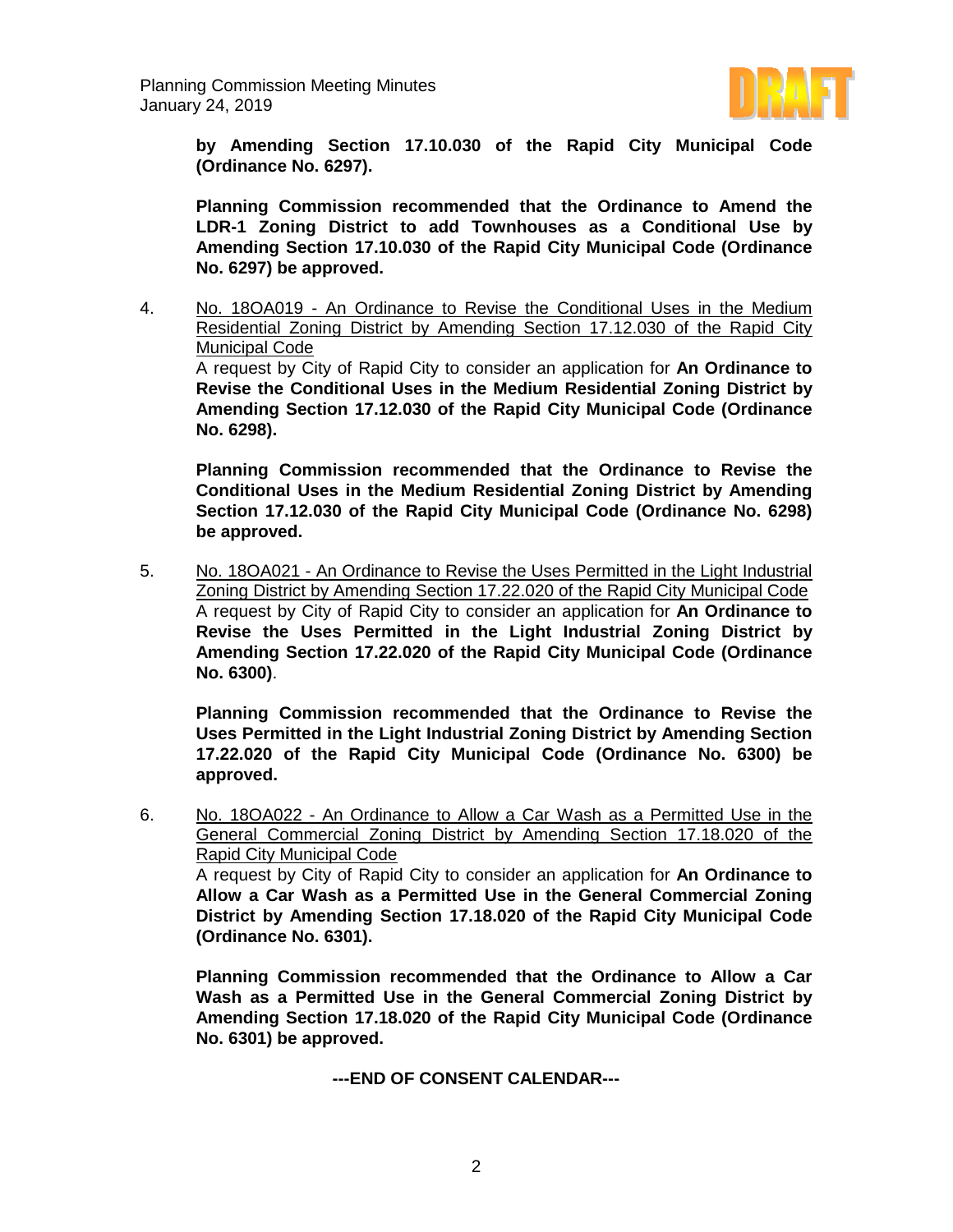

1. Approval of the January 10, 2019 Planning Commission Meeting Minutes.

Huss stated that the January 10, 2019 Planning Commission Minutes show him as both present and absent and requested that they be corrected to reflect that he was actually absent from the meeting.

**Huus moved, Caesar seconded and the Planning Commission unanimously carried to approve the minutes with revisions as requested. (8 to 0 with Braun, Bulman, Caesar, Golliher, Huus, Ottenbacher, Quasney and Vidal voting yes and none voting no)**

### **---BEGINNING OF REGULAR AGENDA ITEMS---**

7. No. 18OA017 - An Ordinance Amendment to Update and Clarify the Criteria and Procedure for Granting Variances to the Zoning Code by Amending Section 17.54.020 of the Rapid City Municipal Code A request by City of Rapid City to consider an application for **An Ordinance** 

**Amendment to Update and Clarify the Criteria and Procedure for Granting Variances to the Zoning Code by Amending Section 17.54.020 of the Rapid City Municipal Code (Ordinance No. 6296).**

Fisher noted that during a Joint Work Sessions with the Planning Commission and City Council, it was noted the need to have a denial of a building permit prior to filing for a Variance and the required 7 day waiting period between approval of the Variance and the ability to grant a building permit. Fisher stated that this Ordinance Amendment removes these two requirements. Fisher further noted that currently the language addressing criteria for granting a Variance references an "Unnecessary Hardship", which is being amended to read "Unreasonable Hardship" along with language identifying criteria as to what creates an "Unreasonable Hardship". Additionally, Fisher stated that criteria identifying unique conditions have been added. Overall, Fisher stated that the idea of the Ordinance Amendment makes it simpler for the applicant to submit a Variance request and to provide strong, clear language to support the Zoning Board of Adjustments decisions. Fisher stated that staff recommends that the Ordinance Amendment to Update and Clarify the Criteria and Procedure for Granting Variances to the Zoning Code by Amending Section 17.54.020 of the Rapid City Municipal Code (Ordinance No. 6296) be approved.

**Planning Commission recommended that the Ordinance Amendment to Update and Clarify the Criteria and Procedure for Granting Variances to the Zoning Code by Amending Section 17.54.020 of the Rapid City Municipal Code (Ordinance No. 6296) be approved. (8 to 0 with Braun, Bulman, Caesar, Golliher, Huus, Ottenbacher, Quasney and Vidal voting yes and none voting no)**

8. No. 18OA020 - An Ordinance to Amend Screening Requirements Between Zoning Districts by Amending Sections 17.18.080, 17.20.080, 17.30.070, 17.32.070, 17.36.080 and 17.40.070 of the Rapid City Municipal Code A request by City of Rapid City to consider an application for **An Ordinance to**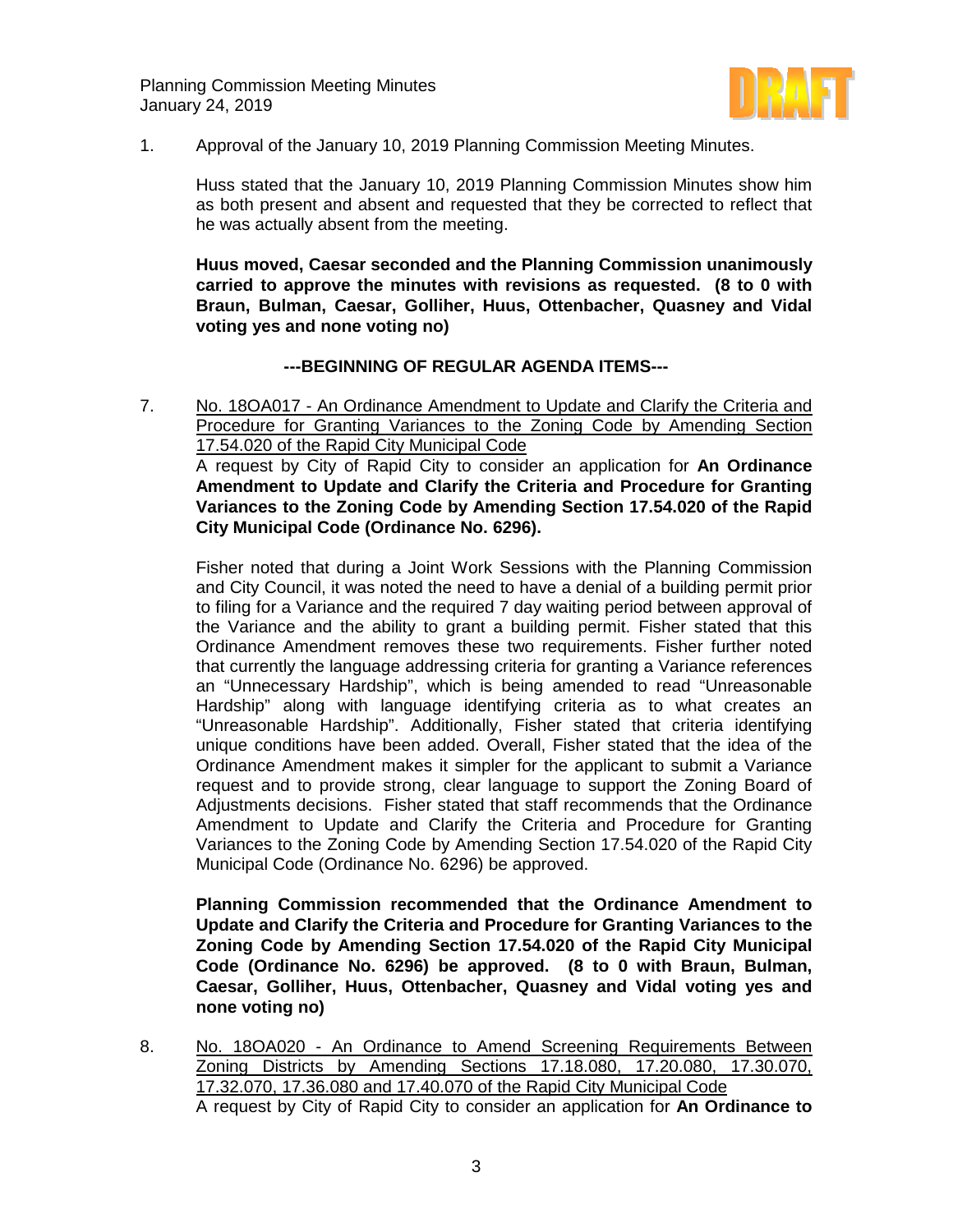

# **Amend Screening Requirements Between Zoning Districts by Amending Sections 17.18.080, 17.20.080, 17.30.070, 17.32.070, 17.36.080 and 17.40.070 of the Rapid City Municipal Code (Ordinance No. 6299).**

Lacock stated that this is basically housecleaning to allow more efficient review and use of the screening requirements; be changing the word adjacent to abutting in the language requiring a screening fence between all Commercial Districts adjacent to Residential Districts. Lacock explained that adjacent includes property where right-of-way, such as a street, is between the Commercial property and the Residential property requiring a fence along the street. This generates the need to grant Variances to the screening requirement for the property along the street. This change of language should help eliminate this restriction and make it easier for staff to make these decisions. Lacock stated that additionally the type of screening fence between Commercial and Residential properties will exclude a chain link fence with slats. Lacock stated that language has been added granting the Director authority to grant Zoning Exceptions to fences for areas of concern such as flood plain, drainage, etc. Lacock explained that this will enable staff flexibility in reviewing screening requirements that it previously did not and that staff recommends that the Ordinance to Amend Screening Requirements Between Zoning Districts by Amending Sections 17.18.080, 17.20.080, 17.30.070, 17.32.070, 17.36.080 and 17.40.070 of the Rapid City Municipal Code (Ordinance No. 6299) be approved.

In response to a question from Bulman, Fisher clarified that although the language may be confusing it legally works and allows the best options to both staff and applicants.

**Bulman mved, Caesar seconded and the Planning Commission recommended that the Ordinance to Amend Screening Requirements Between Zoning Districts by Amending Sections 17.18.080, 17.20.080, 17.30.070, 17.32.070, 17.36.080 and 17.40.070 of the Rapid City Municipal Code (Ordinance No. 6299) be approved. (8 to 0 with Braun, Bulman, Caesar, Golliher, Huus, Ottenbacher, Quasney and Vidal voting yes and none voting no)**

9. Discussion Items None

# 10. Staff Items

Young thanked the attendees of the recent work session on the TIF Policy and said that staff is preparing to have that Ordinance before the Commission within the next month to two months. Young also noted that the next Coffee with Planners will be at 9:00 a.m., February 6, 2019 in the Council Chambers and that the successful format with three topics of discussion with each topic having a discussion table with 15 minute sessions will be used again. He indicated the topics will be a review of the New Civic Center Arena, current design plans and associated issues, reviewing the TIF policy and reviewing the Office Commercial Zoning and